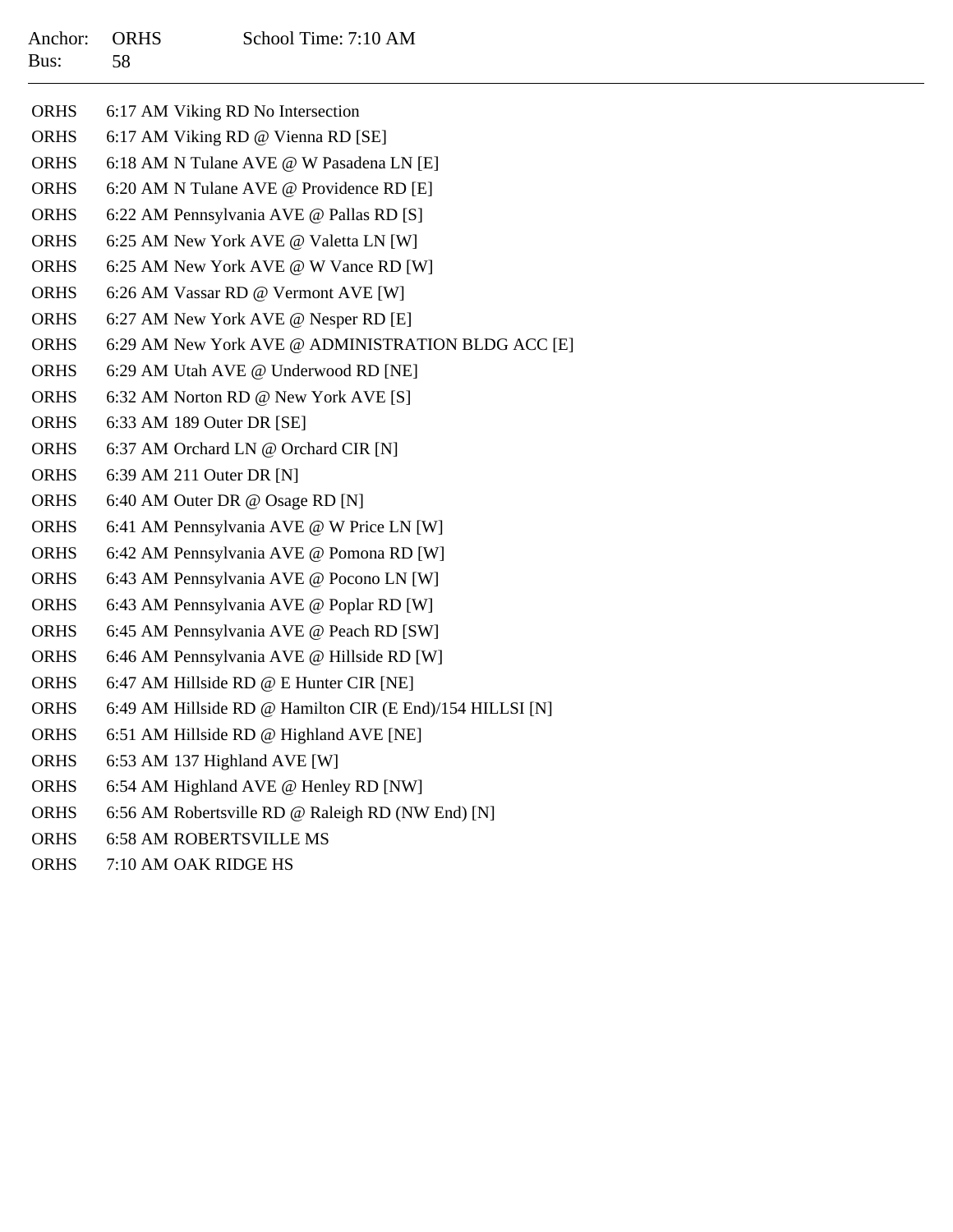| <b>ORHS</b> | 5:49 AM Broadberry AVE No Intersection                     |
|-------------|------------------------------------------------------------|
| <b>ORHS</b> | 5:50 AM Broadberry AVE @ E Rarity Ridge PKWY [E]           |
| <b>ORHS</b> | 5:51 AM Fountberry ST @ Hatleyberry ST [E]                 |
| <b>ORHS</b> | 5:52 AM Hatleyberry ST @ Hardinberry ST [NE]               |
| <b>ORHS</b> | 5:53 AM E Elderberry ST @ E Rarity Ridge PKWY [NW]         |
| <b>ORHS</b> | 5:54 AM E Elderberry ST @ Fountberry ST [NW]               |
| <b>ORHS</b> | 5:55 AM E Elderberry ST @ Hollyberry RD [N]                |
| <b>ORHS</b> | 5:56 AM Broadberry AVE @ Fortenberry ST [E]                |
| <b>ORHS</b> | 5:58 AM Broadberry Ave @ Northberry ST W [SE]              |
| <b>ORHS</b> | 6:00 AM Broadberry AVE @ Sweetberry ST [SE]                |
| <b>ORHS</b> | 6:01 AM Pineberry East RD @ Plumberry ST [E]               |
| <b>ORHS</b> | 6:05 AM Fallberry ST @ Galeberry AVE/115 Fallberry ST [NW] |
| <b>ORHS</b> | 6:18 AM Southwood LN @ W Southwood LN [W]                  |
| <b>ORHS</b> | 6:21 AM 199 Sweetgum LN [SE]                               |
| <b>ORHS</b> | 6:21 AM Sweetgum LN (END)                                  |
| <b>ORHS</b> | 6:23 AM Westover DR @ Mason LN [E]                         |
| <b>ORHS</b> | 6:24 AM Westover DR @ Oklahoma AVE [S]                     |
| <b>ORHS</b> | 6:25 AM 98 Oklahoma AVE [SW]                               |
| <b>ORHS</b> | 6:26 AM Grandcove LN @ Golfcrest LN [SW]                   |
| <b>ORHS</b> | 6:31 AM Glassboro DR @ Goldengate LN [NW]                  |
| <b>ORHS</b> | 6:33 AM Glassboro DR @ Graceland RD [NW]                   |
| <b>ORHS</b> | 6:34 AM 260 Gum Hollow RD [SE]                             |
| <b>ORHS</b> | 6:36 AM Gum Hollow RD @ Greystone DR (W End) [S]           |
| <b>ORHS</b> | 6:38 AM Greystone DR @ Garnet LN [SW]                      |
| <b>ORHS</b> | 6:40 AM 113 Greystone DR [E]                               |
| <b>ORHS</b> | 6:41 AM Gum Hollow RD @ Greystone DR (E End) [NE]          |
| <b>ORHS</b> | 6:49 AM 101 Wiltshire DR [SW]                              |
| <b>ORHS</b> | 6:51 AM 121 Wiltshire DR [S]                               |
|             |                                                            |

- ORHS7:00 AM ROBERTSVILLE MS
- ORHS7:10 AM OAK RIDGE HS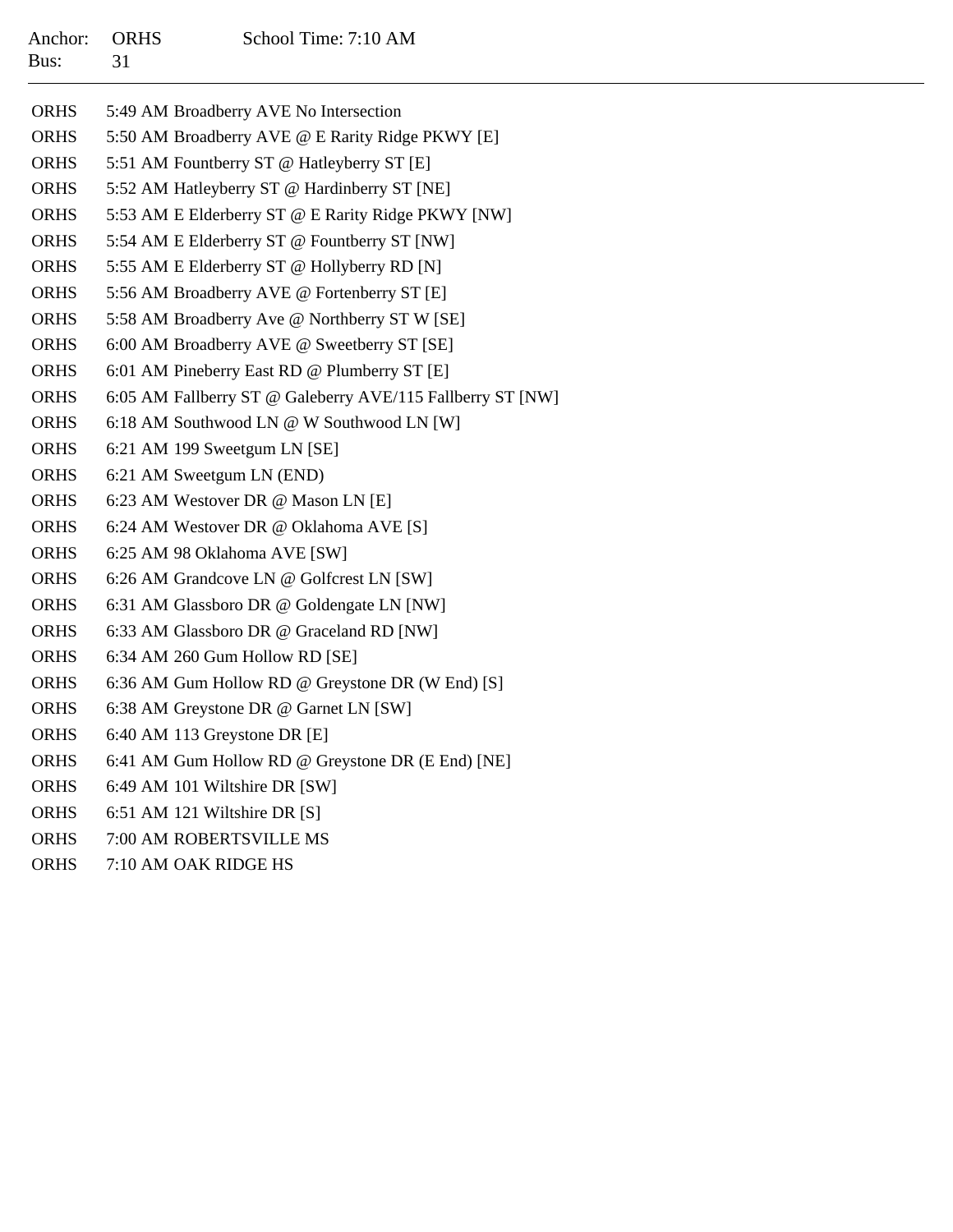#### Anchor:ORHS School Time: 7:10 AM Bus:24

| <b>ORHS</b> | 6:17 AM Nebraska AVE@Naples LN                        |
|-------------|-------------------------------------------------------|
| <b>ORHS</b> | 6:18 AM Nebraska AVE @ Normandy RD @ Newhaven RD [NE] |
| <b>ORHS</b> | 6:20 AM Normandy RD @ Norway LN [N]                   |
| <b>ORHS</b> | 6:22 AM Normandy RD @ Newell LN [NE]                  |
| <b>ORHS</b> | 6:23 AM Newell LN @ Newridge RD [S]                   |
| <b>ORHS</b> | 6:24 AM Newridge RD @ Nebraska AVE [S]                |
| <b>ORHS</b> | 6:25 AM Nebraska AVE @ Newhaven RD (N End) [SE]       |
| <b>ORHS</b> | 6:26 AM Netherlands RD @ Neville LN [SE]              |
| <b>ORHS</b> | 6:28 AM W Outer DR @ Nebraska AVE [NW]                |
| <b>ORHS</b> | 6:29 AM 1001 W Outer DR [N]                           |
| <b>ORHS</b> | 6:31 AM W Outer DR @ Newridge RD [NW]                 |
| <b>ORHS</b> | 6:32 AM W Outer DR @ Windgate RD (SW End) [NE]        |
| <b>ORHS</b> | 6:34 AM W Outer DR @ Whippoorwill DR [NE]             |
| <b>ORHS</b> | 6:36 AM 1142/1144 W Outer DR [SE]                     |
| <b>ORHS</b> | 6:39 AM 106 Whippoorwill DR [W]                       |
| <b>ORHS</b> | 6:41 AM Whippoorwill DR @ William LN [NE]             |
| <b>ORHS</b> | 6:42 AM William LN @ Winchester CIR (S End) [E]       |
| <b>ORHS</b> | 6:44 AM William LN @ Winchester CIR (N End) [S]       |
| <b>ORHS</b> | 6:47 AM Whippoorwill DR @ Weldon LN [N]               |
| <b>ORHS</b> | 6:48 AM Whippoorwill DR @ Westview LN [N]             |
| <b>ORHS</b> | 6:49 AM 128 Westview LN [NW]                          |
| <b>ORHS</b> | 6:52 AM Whippoorwill DR @ Winston LN [SE]             |
| <b>ORHS</b> | 7:04 AM ROBERTSVILLE MS                               |
| <b>ORHS</b> | 7:10 AM OAK RIDGE HS                                  |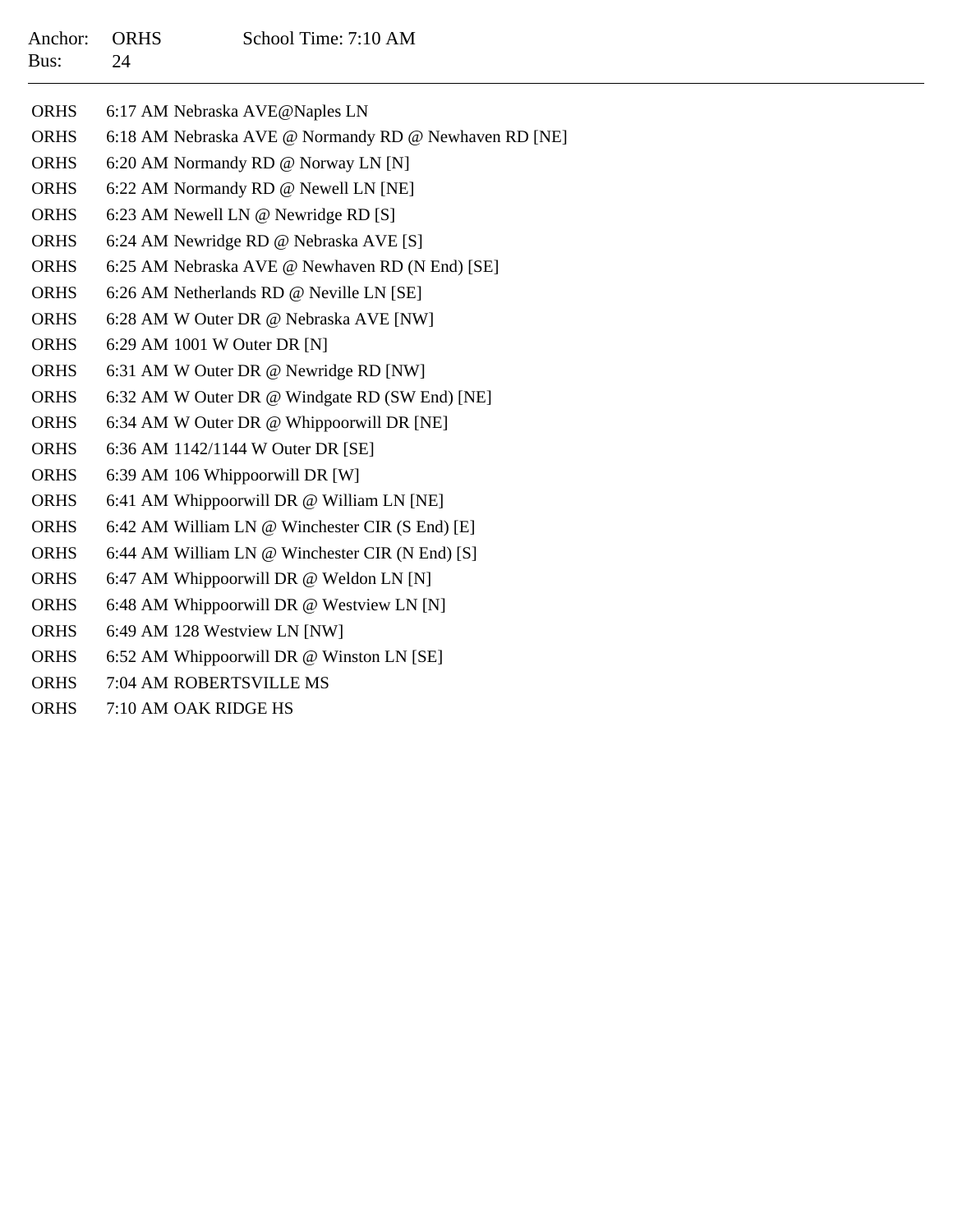# Anchor: ORHS School Time: 7:10 AM Bus:67

| <b>ORHS</b> | 6:27 AM Salem RD No Intersection             |
|-------------|----------------------------------------------|
| <b>ORHS</b> | 6:27 AM Salem RD @ S Seneca RD [E]           |
| <b>ORHS</b> | 6:28 AM Salem RD @ Sanford LN [NE]           |
| <b>ORHS</b> | 6:29 AM Salem RD @ Robertsville RD [SE]      |
| <b>ORHS</b> | 6:32 AM Middlebury RD @ E Morningside DR [E] |
| <b>ORHS</b> | 6:34 AM Morningside DR @ Moore LN [NE]       |
| <b>ORHS</b> | 6:36 AM W Outer DR @ Mississippi AVE [S]     |
| <b>ORHS</b> | 6:38 AM W Outer DR @ Louisiana AVE [S]       |
| <b>ORHS</b> | 6:39 AM Louisiana AVE @ Lehigh LN [W]        |
| <b>ORHS</b> | 6:39 AM Louisiana AVE @ N Seneca RD [NW]     |
| <b>ORHS</b> | 6:42 AM Lasalle RD @ Livingston RD [S]       |
| <b>ORHS</b> | 6:43 AM Livingston RD @ Jefferson AVE [S]    |
| <b>ORHS</b> | 6:45 AM Jefferson AVE @ Jonathan LN [S]      |
| <b>ORHS</b> | 6:47 AM Jefferson AVE @ W Outer DR [SE]      |
| <b>ORHS</b> | 6:50 AM W Outer DR @ Johnson RD [S]          |
| <b>ORHS</b> | 6:53 AM Johnson RD @ Jarrett LN [W]          |
| <b>ORHS</b> | 6:58 AM 246 Robertsville RD [SE]             |
| <b>ORHS</b> | 7:00 AM ROBERTSVILLE MS                      |
| <b>ORHS</b> | 7:10 AM OAK RIDGE HS                         |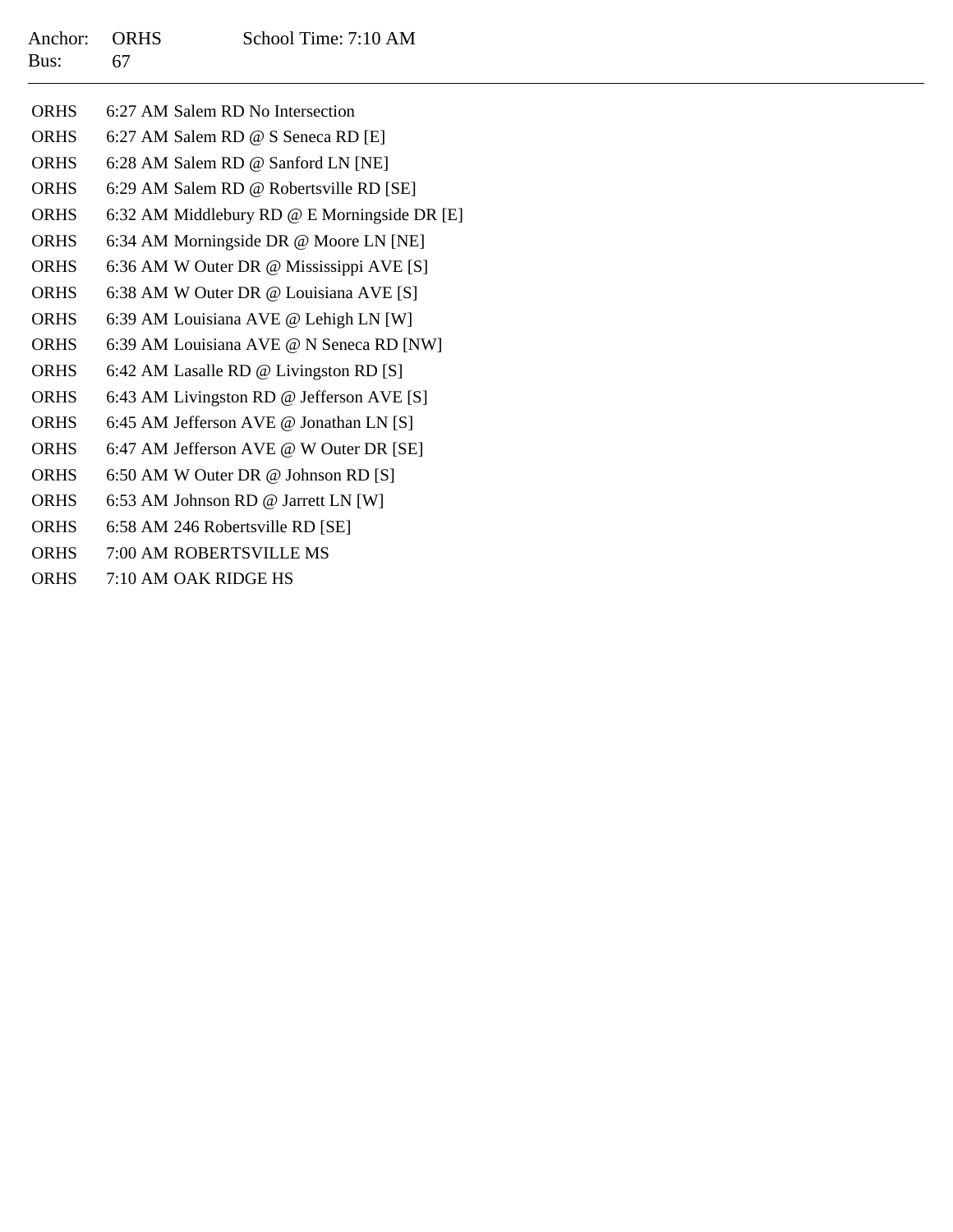| <b>ORHS</b> | 6:33 AM N Illinois AVE No Intersection      |
|-------------|---------------------------------------------|
| <b>ORHS</b> | 6:33 AM N Illinois AVE @ Irene LN [E]       |
| <b>ORHS</b> | 6:34 AM N Illinois AVE @ Ivy LN [NE]        |
| <b>ORHS</b> | 6:35 AM W Outer DR @ Warwick LN [S]         |
| <b>ORHS</b> | 6:36 AM W Outer DR @ Warrior LN [S]         |
| <b>ORHS</b> | 6:38 AM W Outer DR @ Waltham LN [SW]        |
| <b>ORHS</b> | 6:39 AM W Outer DR @ W Wadsworth CIR [S]    |
| <b>ORHS</b> | 6:41 AM W Wadsworth CIR @ Wakefield RD [SW] |
| <b>ORHS</b> | 6:43 AM E Wadsworth CIR @ Wainwright RD [E] |
| <b>ORHS</b> | 6:46 AM W Outer DR @ Wabash LN [S]          |
| <b>ORHS</b> | 6:50 AM W Outer DR @ Westlook DR [S]        |
| <b>ORHS</b> | 6:51 AM Westlook CIR @ Wedgewood RD [E]     |
| <b>ORHS</b> | 6:53 AM Highland AVE @ N Hollywood CIR [NW] |
| <b>ORHS</b> | 6:55 AM 228 Highland AVE [W]                |
| <b>ORHS</b> | 6:55 AM Highland AVE @ W Holston LN [NW]    |
| <b>ORHS</b> | <b>6:59 AM ROBERTSVILLE MS</b>              |
| <b>ORHS</b> | 7:10 AM OAK RIDGE HS                        |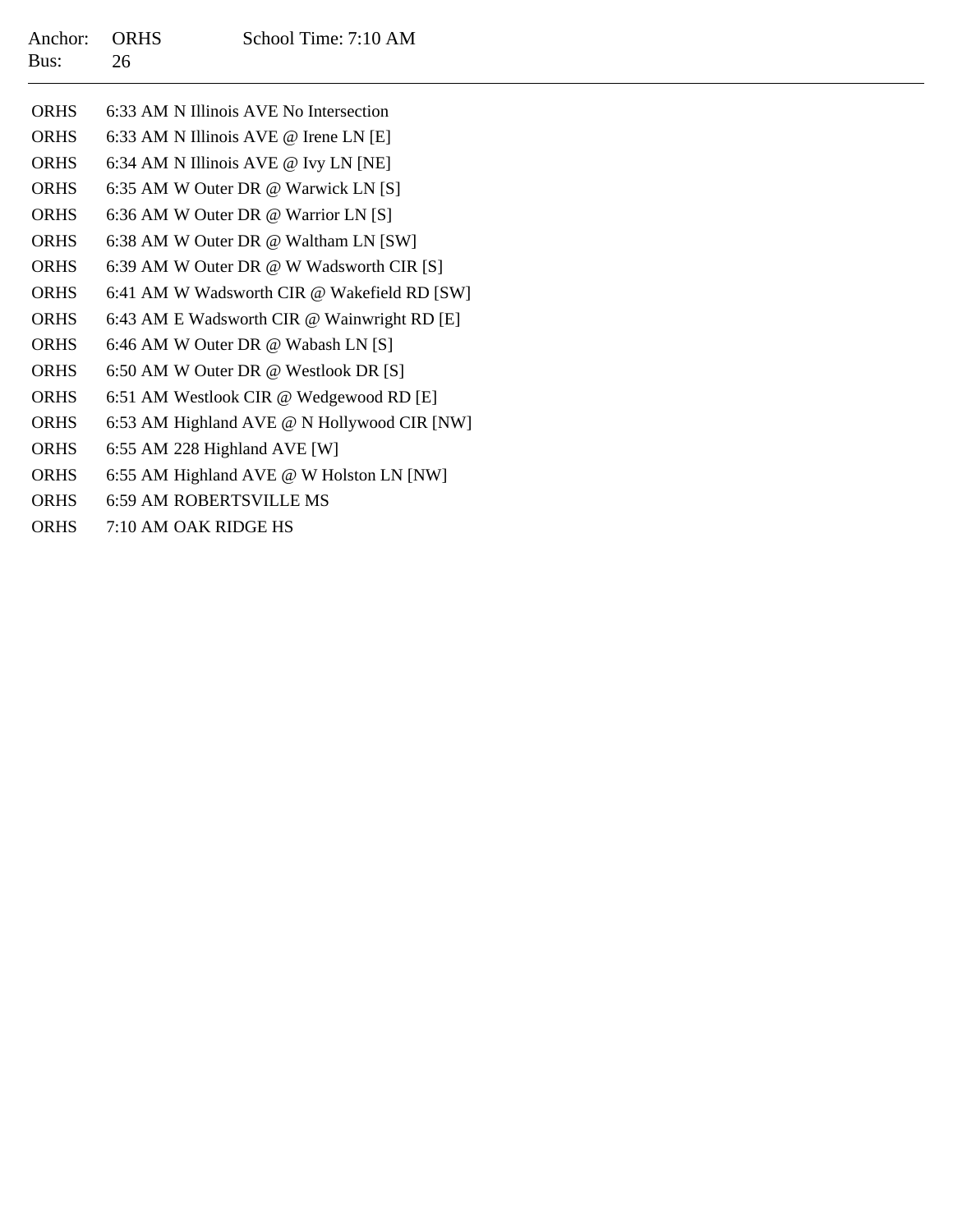| Anchor:<br>Bus: | <b>ORHS</b><br>21         | School Time: 7:10 AM                                       |
|-----------------|---------------------------|------------------------------------------------------------|
| <b>ORHS</b>     |                           | 6:37 AM Tulsa RD No Intersection                           |
| <b>ORHS</b>     | 6:37 AM 112 Tulsa RD [SW] |                                                            |
| <b>ORHS</b>     |                           | 6:39 AM Tulsa RD @ Utica CIR [W]                           |
| <b>ORHS</b>     |                           | 6:41 AM Wilberforce AVE @ Houston AVE [NE]                 |
| <b>ORHS</b>     |                           | 6:44 AM S Dillard AVE @ S Fisk AVE [N]                     |
| <b>ORHS</b>     |                           | 6:46 AM Tuskegee DR @ Tempura DR [SE]                      |
| <b>ORHS</b>     |                           | 6:47 AM Tempura DR @ Terri LN [E]                          |
| <b>ORHS</b>     |                           | 6:48 AM Tempura DR @ Tusculum DR [E]                       |
| <b>ORHS</b>     |                           | 6:50 AM Tusculum DR @ Trenton DR (SW End) [S]              |
| <b>ORHS</b>     |                           | 6:51 AM Tiffin Dr Trevecca Ln [NE]                         |
| <b>ORHS</b>     |                           | 6:53 AM E Vanderbilt DR@Tiffin DR/Behind Valley Forge [SE] |
| <b>ORHS</b>     |                           | <b>6:57 AM ROBERTSVILLE MS</b>                             |
| <b>ORHS</b>     | 7:05 AM OAK RIDGE HS      |                                                            |
| <b>ORHS</b>     |                           | 7:09 AM ALTERNATIVE SCHOOL G BLDG                          |
| <b>ORHS</b>     | 7:10 AM OAK RIDGE HS      |                                                            |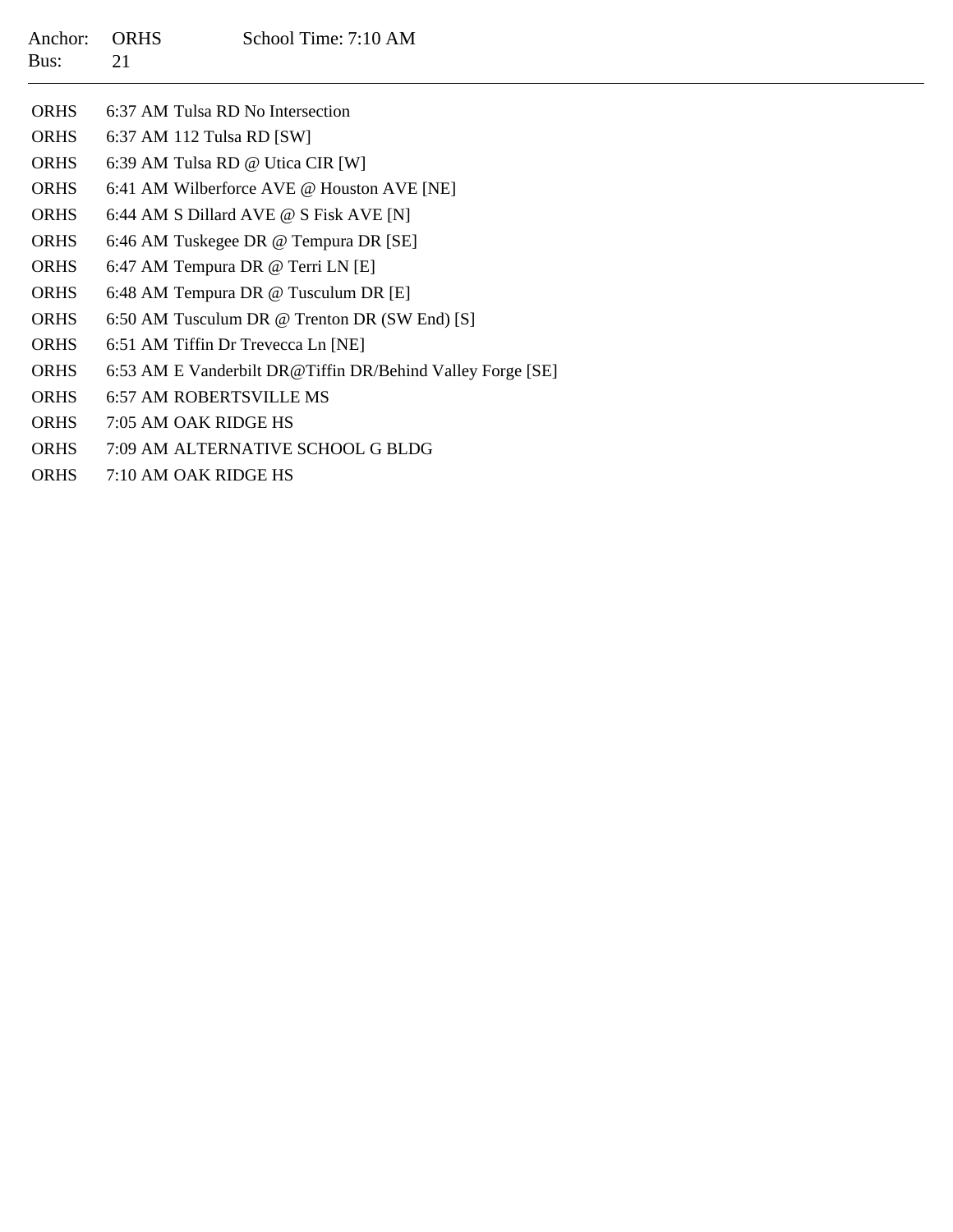| <b>ORHS</b> | 6:16 AM Hermitage BLVD@UNNAMED                      |
|-------------|-----------------------------------------------------|
| <b>ORHS</b> | 6:16 AM 217 Hermitage BLVD [NW]                     |
| <b>ORHS</b> | 6:20 AM 115 Newport Dr [E]                          |
| <b>ORHS</b> | 6:22 AM Newport RD @ Nathan LN [SE]                 |
| <b>ORHS</b> | 6:23 AM Netherlands RD @ W Outer DR [NE]            |
| <b>ORHS</b> | 6:25 AM W Outer DR @ Montana AVE [SW]               |
| <b>ORHS</b> | 6:26 AM W Outer DR @ Wood Ridge LN [S]              |
| <b>ORHS</b> | 6:28 AM W Outer DR @ Willow LN [SW]                 |
| <b>ORHS</b> | 6:29 AM W Outer DR @ Wendover CIR [S]               |
| <b>ORHS</b> | 6:30 AM 902 W Outer DR [S]                          |
| <b>ORHS</b> | 6:31 AM 100 Windham RD [W]                          |
| <b>ORHS</b> | 6:32 AM Windham RD @ Windhaven LN [W]               |
| <b>ORHS</b> | 6:34 AM Windham RD @ Montclair RD [W]               |
| <b>ORHS</b> | 6:35 AM Monticello RD @ Mohawk RD @ Miramar CIR [N] |
| <b>ORHS</b> | 6:38 AM Montana AVE @ Mockingbird LN [W]            |
| <b>ORHS</b> | 6:39 AM Mockingbird LN @ Maltese LN [N]             |
| <b>ORHS</b> | 6:42 AM Montana AVE @ W Melbourne RD [NW]           |
| <b>ORHS</b> | 6:43 AM Montana AVE @ Maywood RD [NW]               |
| <b>ORHS</b> | 6:44 AM Bradley AVE @ Butler RD [SE]                |
| <b>ORHS</b> | 6:45 AM Butler RD @ Beverly CIR [S]                 |
| <b>ORHS</b> | 6:48 AM Bermuda RD @ Robertsville RD [E]            |
| <b>ORHS</b> | 6:49 AM Robertsville RD @ Briar RD [S]              |
| <b>ORHS</b> | 6:52 AM W Lincoln RD @ Lynwood LN [S]               |
| <b>ORHS</b> | 6:55 AM 106/105 W Lincoln RD [SE]                   |
| <b>ORHS</b> | 7:01 AM ROBERTSVILLE MS                             |

ORHS7:10 AM OAK RIDGE HS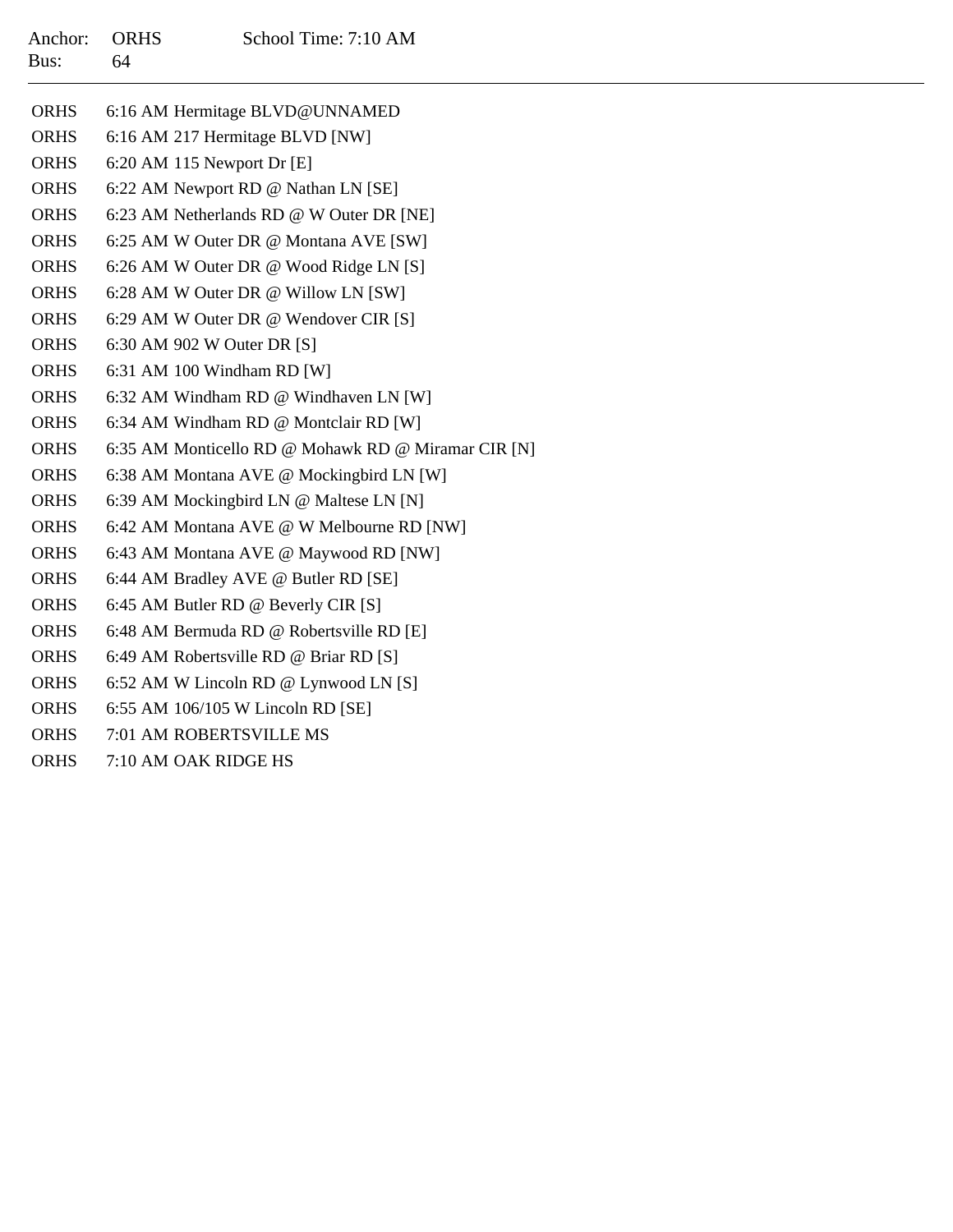| Anchor:<br>Bus: | <b>ORHS</b><br>30 | School Time: 7:10 AM                              |
|-----------------|-------------------|---------------------------------------------------|
| <b>ORHS</b>     |                   | 6:38 AM Robertsville RD No Intersection           |
| <b>ORHS</b>     |                   | 6:38 AM Robertsville RD @ S Seneca RD [S]         |
| <b>ORHS</b>     |                   | 6:41 AM Robertsville RD @ Revere CIR $[S]$        |
| <b>ORHS</b>     |                   | 6:43 AM Robertsville RD @ Lancaster RD [SW]       |
| <b>ORHS</b>     |                   | 6:44 AM Lawton RD @ Louisiana AVE [N]             |
| <b>ORHS</b>     |                   | 6:46 AM Louisiana AVE @ Lancaster RD [SW]         |
| <b>ORHS</b>     |                   | 6:47 AM S Lansing RD @ Latimer RD [S]             |
| <b>ORHS</b>     |                   | 6:49 AM N Jefferson CIR @ Latimer RD [S]          |
| <b>ORHS</b>     |                   | 6:52 AM Iroquois RD @ E Irving LN [E]             |
| <b>ORHS</b>     |                   | $6:55$ AM 110 Independence LN [W]                 |
| <b>ORHS</b>     |                   | 6:56 AM Independence LN @ Indian LN (SE End) [SW] |

- ORHS6:58 AM Hillside RD @ Henley RD [S]
- ORHS6:59 AM 190 Hillside RD [SE]
- ORHS7:00 AM 137 Highland AVE [W]
- ORHS7:03 AM ROBERTSVILLE MS
- ORHS7:10 AM OAK RIDGE HS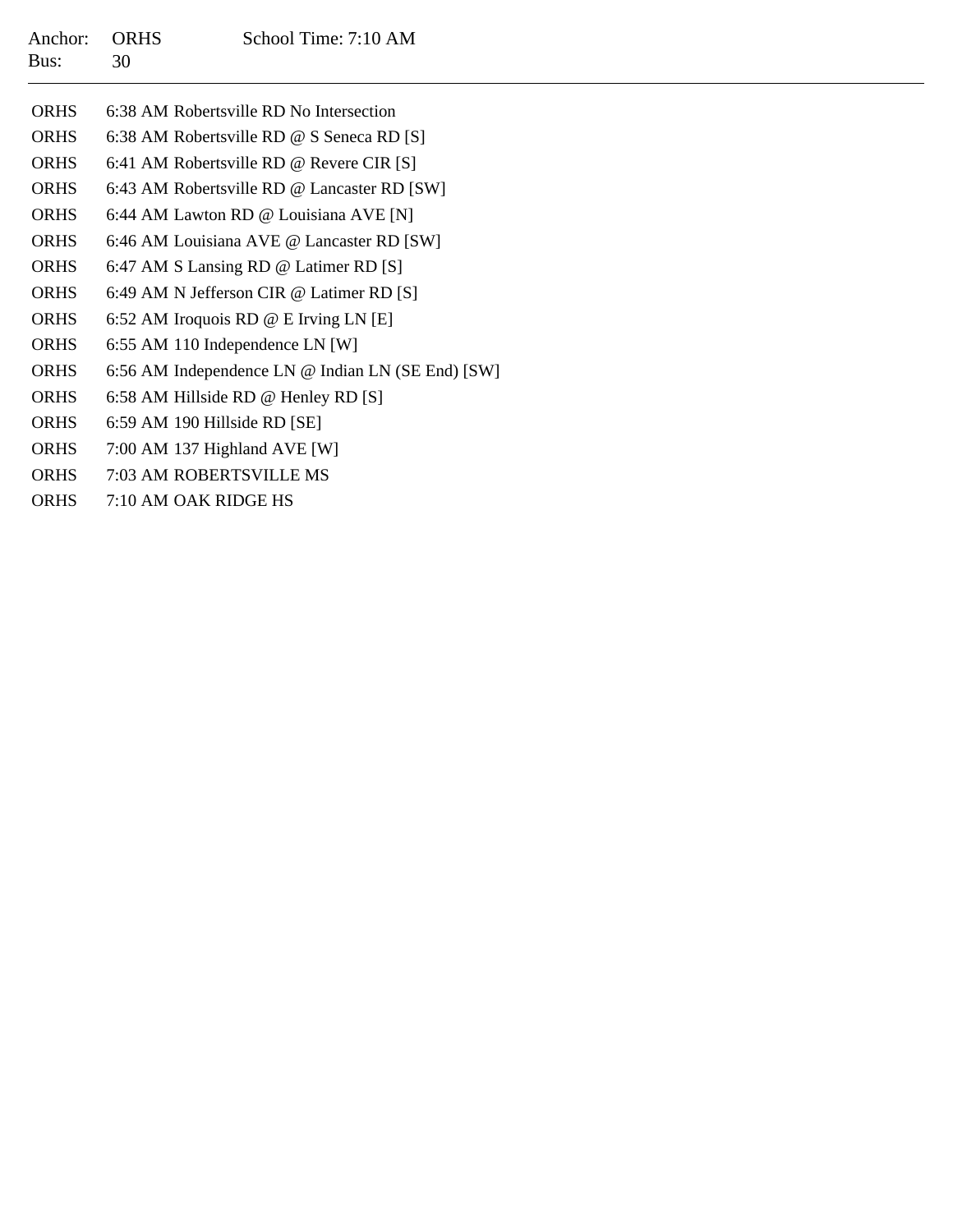| Anchor:<br>Bus: | <b>ORHS</b><br>68                          | School Time: 7:10 AM                                      |  |
|-----------------|--------------------------------------------|-----------------------------------------------------------|--|
| <b>ORHS</b>     |                                            | 6:42 AM Teejay Dr @ Teller Village Ln                     |  |
| <b>ORHS</b>     |                                            | 6:46 AM Oppenheimer WAY @ Szilard ST [N]                  |  |
| <b>ORHS</b>     |                                            | 6:49 AM 500 Tuskegee DR - Hallmark at Oak Ridge Apts [SE] |  |
| <b>ORHS</b>     | 6:53 AM E Vanderbilt DR @ Villanova RD [N] |                                                           |  |
| <b>ORHS</b>     | 6:55 AM 112 Virginia RD [NW]               |                                                           |  |
| <b>ORHS</b>     |                                            | 6:56 AM Virginia RD @ W Vanderbilt DR [NW]                |  |
| <b>ORHS</b>     |                                            | 6:58 AM Van Hicks RD @ Van Hicks PL [E]                   |  |
| <b>ORHS</b>     |                                            | 7:04 AM ROBERTSVILLE MS                                   |  |
| <b>ORHS</b>     |                                            | 7:10 AM OAK RIDGE HS                                      |  |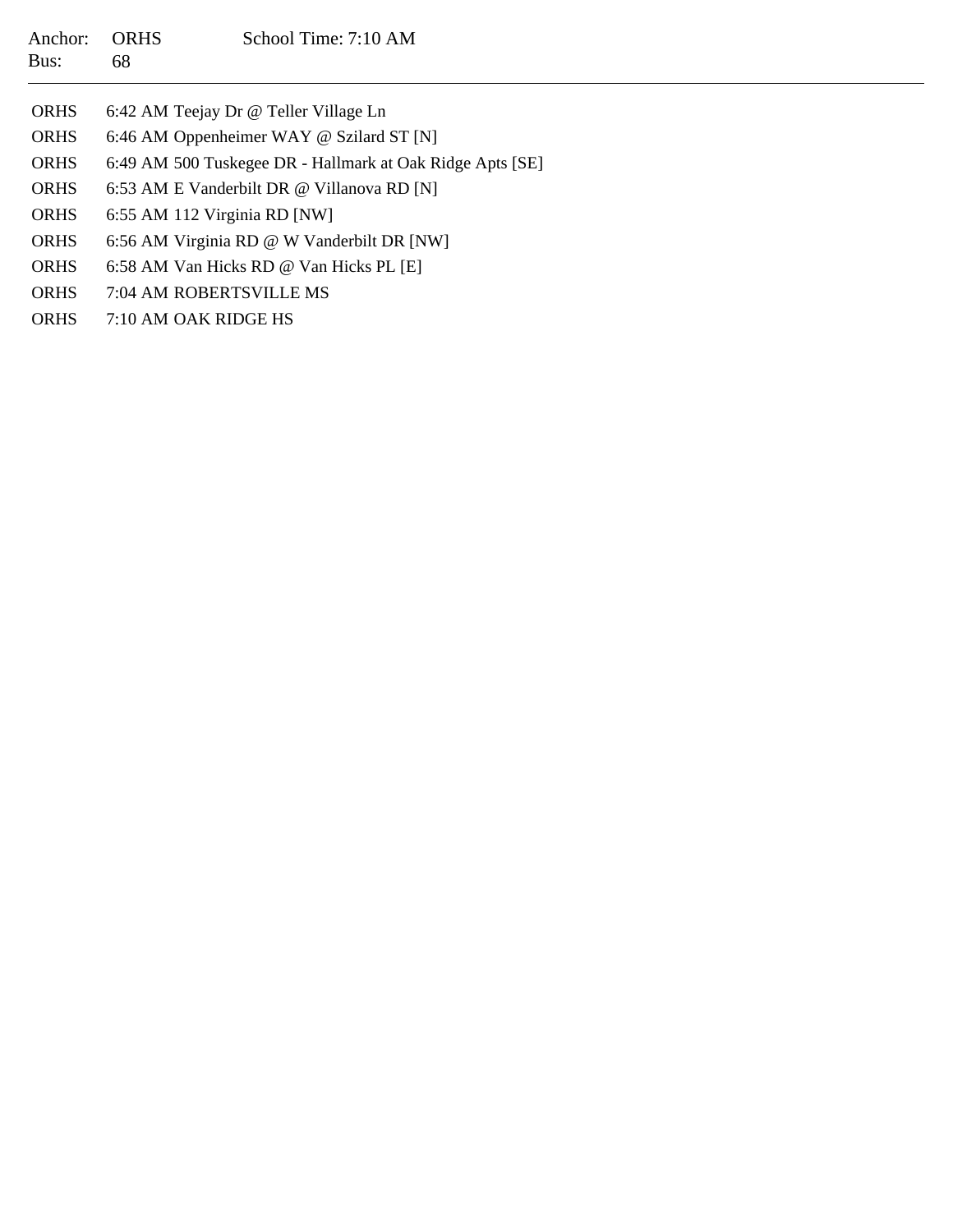| <b>ROBT</b> | 2:52 PM ROBERTSVILLE MS                                    |
|-------------|------------------------------------------------------------|
| <b>ROBT</b> | 3:04 PM Oklahoma AVE @ Mason LN [N]                        |
| <b>ROBT</b> | 3:07 PM Southwood LN @ W Southwood LN [W]                  |
| <b>ROBT</b> | 3:10 PM Sweetgum LN (END)                                  |
| <b>ROBT</b> | 3:12 PM Grandcove LN @ Golfcrest LN [SW]                   |
| <b>ROBT</b> | 3:17 PM Glassboro DR @ Goldengate LN [NW]                  |
| <b>ROBT</b> | 3:18 PM Glassboro DR @ Graceland RD [NW]                   |
| <b>ROBT</b> | 3:20 PM 260 Gum Hollow RD [SE]                             |
| <b>ROBT</b> | 3:21 PM Gum Hollow RD @ Greystone DR (W End) [S]           |
| <b>ROBT</b> | 3:25 PM Gum Hollow RD @ Greystone DR (E End) [NE]          |
| <b>ROBT</b> | 3:40 PM Broadberry AVE @ E Rarity Ridge PKWY [E]           |
| <b>ROBT</b> | 3:41 PM Fountberry ST @ Hatleyberry ST [E]                 |
| <b>ROBT</b> | 3:42 PM Hatleyberry ST @ Hardinberry ST [NE]               |
| <b>ROBT</b> | 3:43 PM E Elderberry ST @ E Rarity Ridge PKWY [NW]         |
| <b>ROBT</b> | 3:44 PM E Elderberry ST @ Hollyberry RD [N]                |
| <b>ROBT</b> | 3:46 PM Broadberry AVE @ Fortenberry ST [E]                |
| <b>ROBT</b> | 3:47 PM Broadberry Ave @ Northberry ST W [SE]              |
| <b>ROBT</b> | 3:48 PM Broadberry AVE @ Sweetberry ST [SE]                |
| <b>ROBT</b> | 3:50 PM Pineberry East RD @ Plumberry ST [E]               |
| <b>ROBT</b> | 3:53 PM Galeberry AVE @ Gooseberry CIR [N]                 |
| <b>ROBT</b> | 3:54 PM Fallberry ST @ Galeberry AVE/115 Fallberry ST [NW] |

ROBT3:55 PM Fallberry ST No Intersection [SE]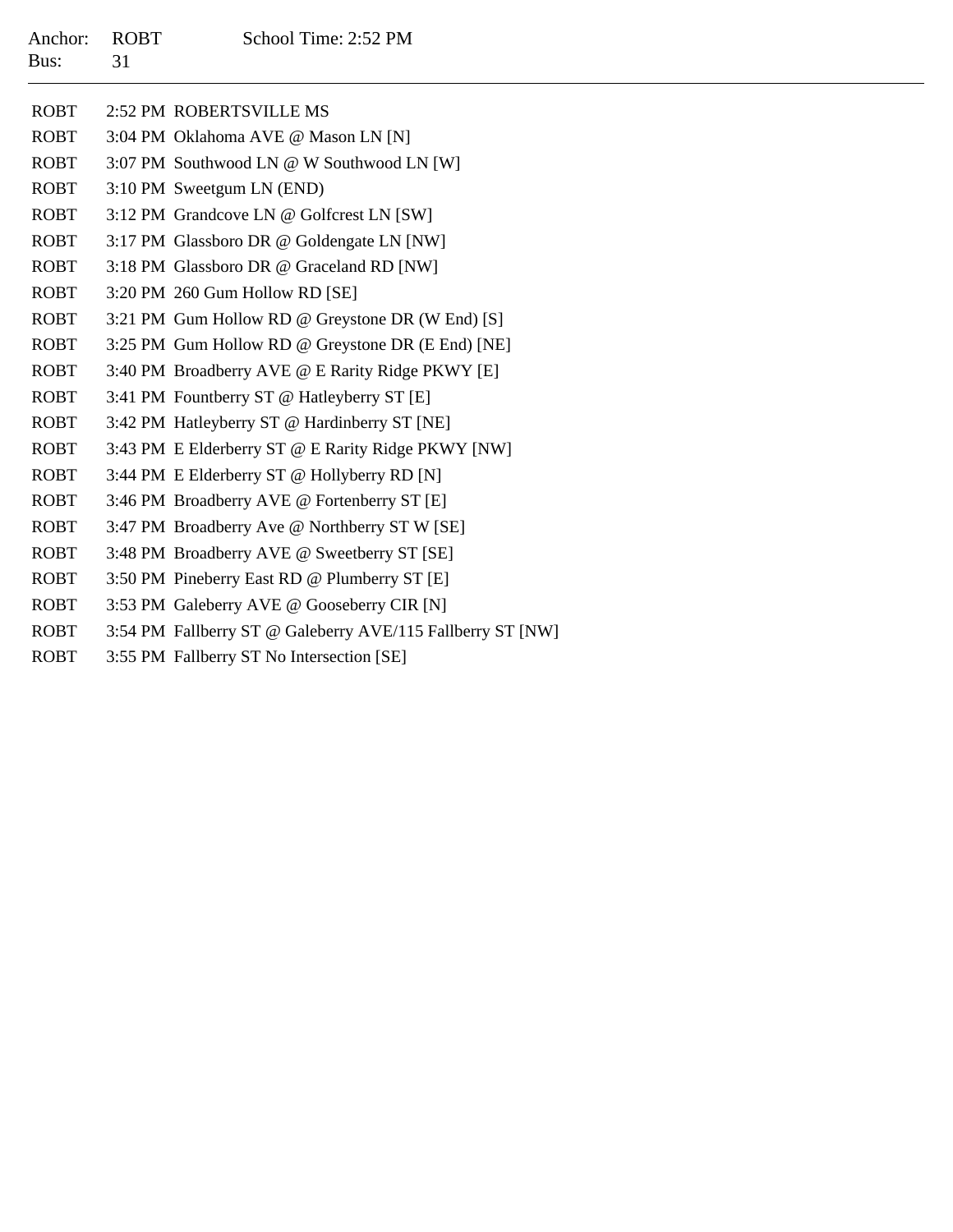| <b>ROBT</b> | 2:52 PM ROBERTSVILLE MS                                    |
|-------------|------------------------------------------------------------|
| <b>ROBT</b> | 2:54 PM Hillside RD @ Hamilton CIR (E End)/154 HILLSI [SW] |
| ROBT        | 2:55 PM Hillside RD @ E Hutchinson CIR [SW]                |
| ROBT        | 2:56 PM Hillside RD @ Pennsylvania AVE [S]                 |
| <b>ROBT</b> | 2:57 PM Pennsylvania AVE @ Peach RD [E]                    |
| <b>ROBT</b> | 2:58 PM Pennsylvania AVE @ Poplar RD [SE]                  |
| <b>ROBT</b> | 2:58 PM Pennsylvania AVE @ Utah AVE [E]                    |
| ROBT        | 2:59 PM Pennsylvania AVE @ Pomona RD [NE]                  |
| <b>ROBT</b> | 2:59 PM Pennsylvania AVE @ E Price RD [E]                  |
| ROBT        | 3:01 PM 211 Outer DR [S]                                   |
| <b>ROBT</b> | 3:01 PM Outer DR @ New York AVE [S]                        |
| <b>ROBT</b> | 3:02 PM Orchard CIR @ Orchard LN [SW]                      |
| <b>ROBT</b> | 3:04 PM New York AVE @ Norton RD [W]                       |
| <b>ROBT</b> | 3:06 PM Underwood RD @ Utah AVE [NW]                       |
| <b>ROBT</b> | 3:07 PM New York AVE @ Nesper RD [SW]                      |
| ROBT        | 3:08 PM New York AVE @ W Vance RD [W]                      |
| <b>ROBT</b> | 3:09 PM Vermont AVE @ Venus RD [N]                         |
| <b>ROBT</b> | 3:10 PM Vienna RD @ Viking RD [NE]                         |
| <b>ROBT</b> | 3:12 PM N Tulane AVE @ W Pasadena LN [E]                   |
| <b>ROBT</b> | 3:12 PM N Tulane AVE @ Providence RD [E]                   |
| ROBT        | 3:13 PM Pennsylvania AVE @ Paoli LN [SE]                   |
| <b>ROBT</b> | 3:14 PM Pennsylvania AVE @ Pallas RD [S]                   |
| <b>ROBT</b> | 3:16 PM 110 Providence RD [NW]                             |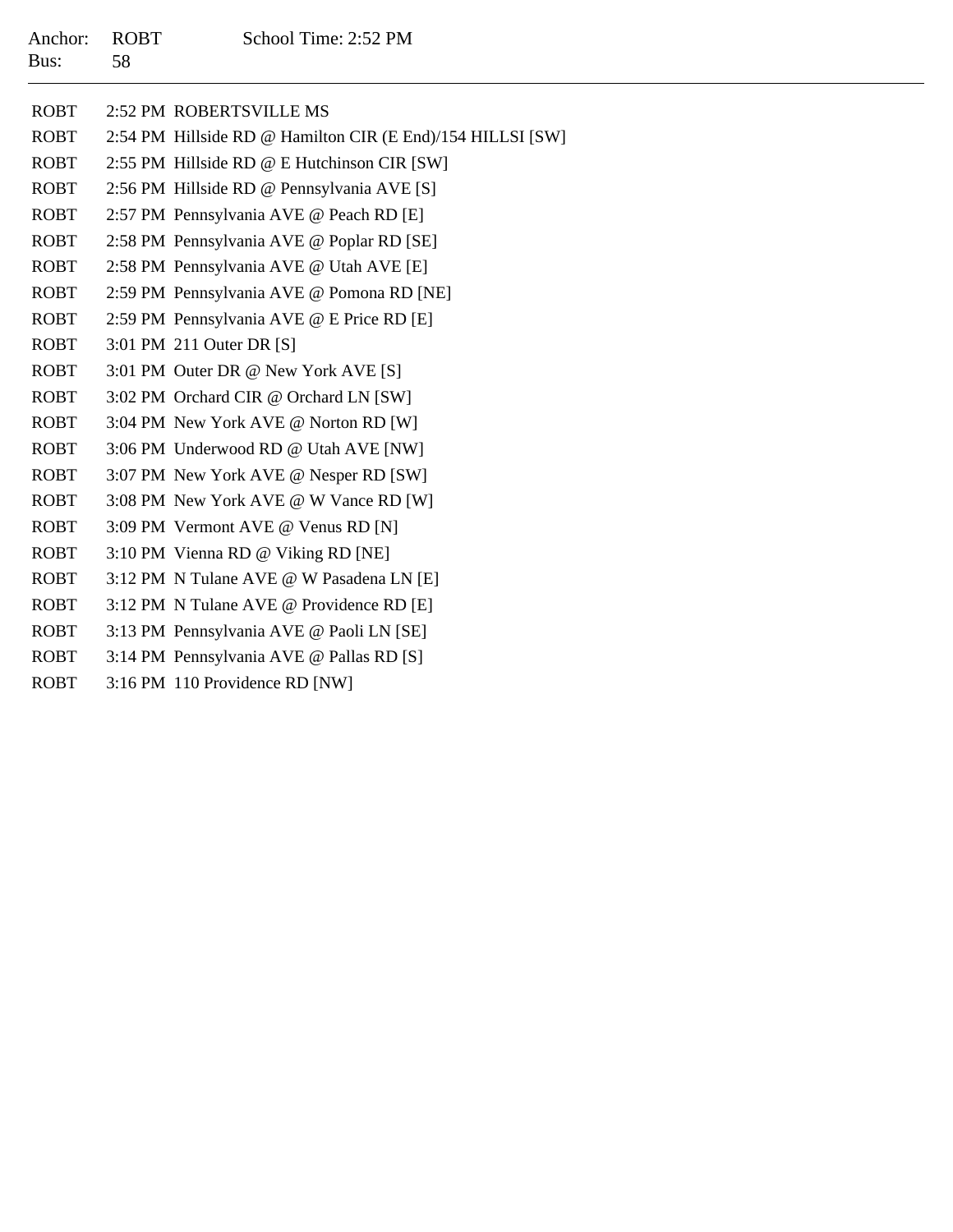| <b>ROBT</b> | 2:52 PM ROBERTSVILLE MS                               |
|-------------|-------------------------------------------------------|
| <b>ROBT</b> | 2:59 PM Nebraska AVE @ Naples LN [NE]                 |
| <b>ROBT</b> | 2:59 PM Nebraska AVE @ Normandy RD @ Newhaven RD [NE] |
| <b>ROBT</b> | 3:01 PM Normandy RD @ Norway LN [N]                   |
| <b>ROBT</b> | 3:02 PM Normandy RD @ Newell LN [NE]                  |
| <b>ROBT</b> | 3:03 PM Newell LN @ Newridge RD [S]                   |
| <b>ROBT</b> | 3:04 PM Newridge RD @ Nebraska AVE [S]                |
| <b>ROBT</b> | 3:09 PM Nebraska AVE @ Newhaven RD (N End) [SE]       |
| <b>ROBT</b> | 3:10 PM Nebraska AVE @ W Outer DR [E]                 |
| <b>ROBT</b> | 3:12 PM 999 W Outer DR [NE]                           |
| <b>ROBT</b> | 3:13 PM W Outer DR @ Newridge RD [NW]                 |
| <b>ROBT</b> | 3:16 PM W Outer DR @ Whippoorwill DR [NE]             |
| <b>ROBT</b> | 3:18 PM 1142/1144 W Outer DR [SE]                     |
| <b>ROBT</b> | 3:21 PM 106 Whippoorwill DR [W]                       |
| <b>ROBT</b> | 3:22 PM Whippoorwill DR @ William LN [NE]             |
| <b>ROBT</b> | 3:23 PM William LN @ Winchester CIR (S End) [E]       |
| <b>ROBT</b> | 3:26 PM Whippoorwill DR @ Winston LN [N]              |

- ROBT3:27 PM Whippoorwill DR @ Weldon LN [N]
- ROBT3:29 PM 128 Westview LN [NW]
- ROBT3:29 PM Westview LN (END)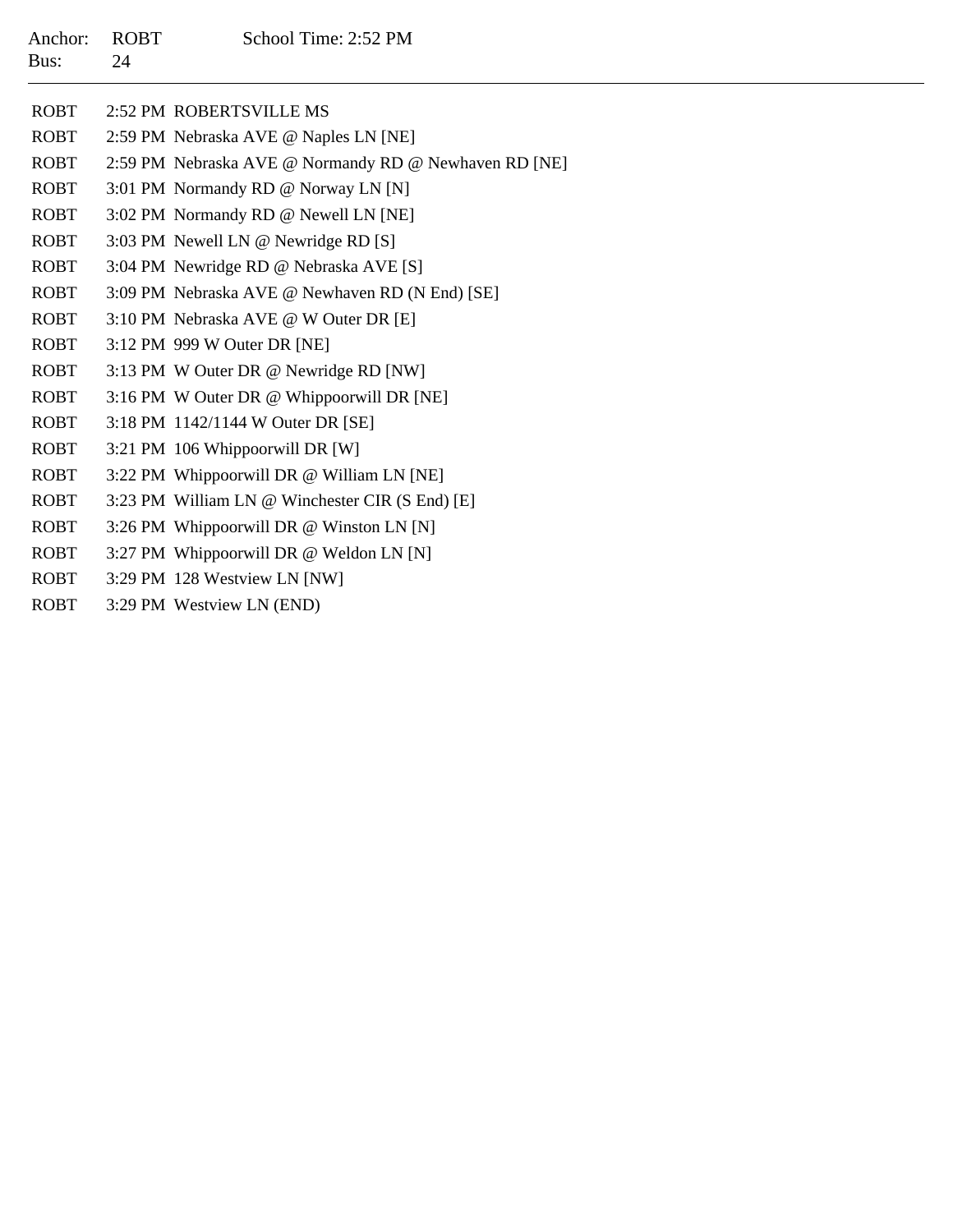| Anchor:<br>Bus: | <b>ROBT</b><br>21 | School Time: 2:52 PM                                       |
|-----------------|-------------------|------------------------------------------------------------|
| <b>ROBT</b>     |                   | 2:52 PM ROBERTSVILLE MS                                    |
| <b>ROBT</b>     |                   | 2:53 PM 112 Tulsa RD [SW]                                  |
| <b>ROBT</b>     |                   | 2:54 PM Tulsa RD @ Utica CIR [W]                           |
| <b>ROBT</b>     |                   | 2:57 PM S Benedict AVE @ Bethune CIR (E End) [NW]          |
| <b>ROBT</b>     |                   | 2:58 PM S Benedict AVE @ S Dillard AVE [NE]                |
| <b>ROBT</b>     |                   | 2:59 PM S Dillard AVE @ Wilberforce AVE [SE]               |
| <b>ROBT</b>     |                   | 3:02 PM 500 Tuskegee DR - Hallmark at Oak Ridge Apts [NW]  |
| <b>ROBT</b>     |                   | 3:03 PM Teejay Dr @ Teller Village Ln [E]                  |
| <b>ROBT</b>     |                   | 3:05 PM Oppenheimer WAY @ Szilard ST [SW]                  |
| <b>ROBT</b>     |                   | 3:07 PM Tempura DR @ Terri LN [E]                          |
| <b>ROBT</b>     |                   | 3:08 PM Tempura DR @ Tusculum DR [E]                       |
| <b>ROBT</b>     |                   | 3:09 PM Tusculum DR @ Trenton DR (SW End) [S]              |
| <b>ROBT</b>     |                   | 3:10 PM Tiffin Dr Trevecca Ln [NE]                         |
| <b>ROBT</b>     |                   | 3:11 PM E Vanderbilt DR@Tiffin DR/Behind Valley Forge [SE] |
| <b>ROBT</b>     |                   | 3:13 PM E Vanderbilt DR @ Villanova RD [N]                 |
| <b>ROBT</b>     |                   | 3:16 PM Virginia RD @ W Vanderbilt DR [NW]                 |

ROBT3:17 PM 112 Virginia RD [SE]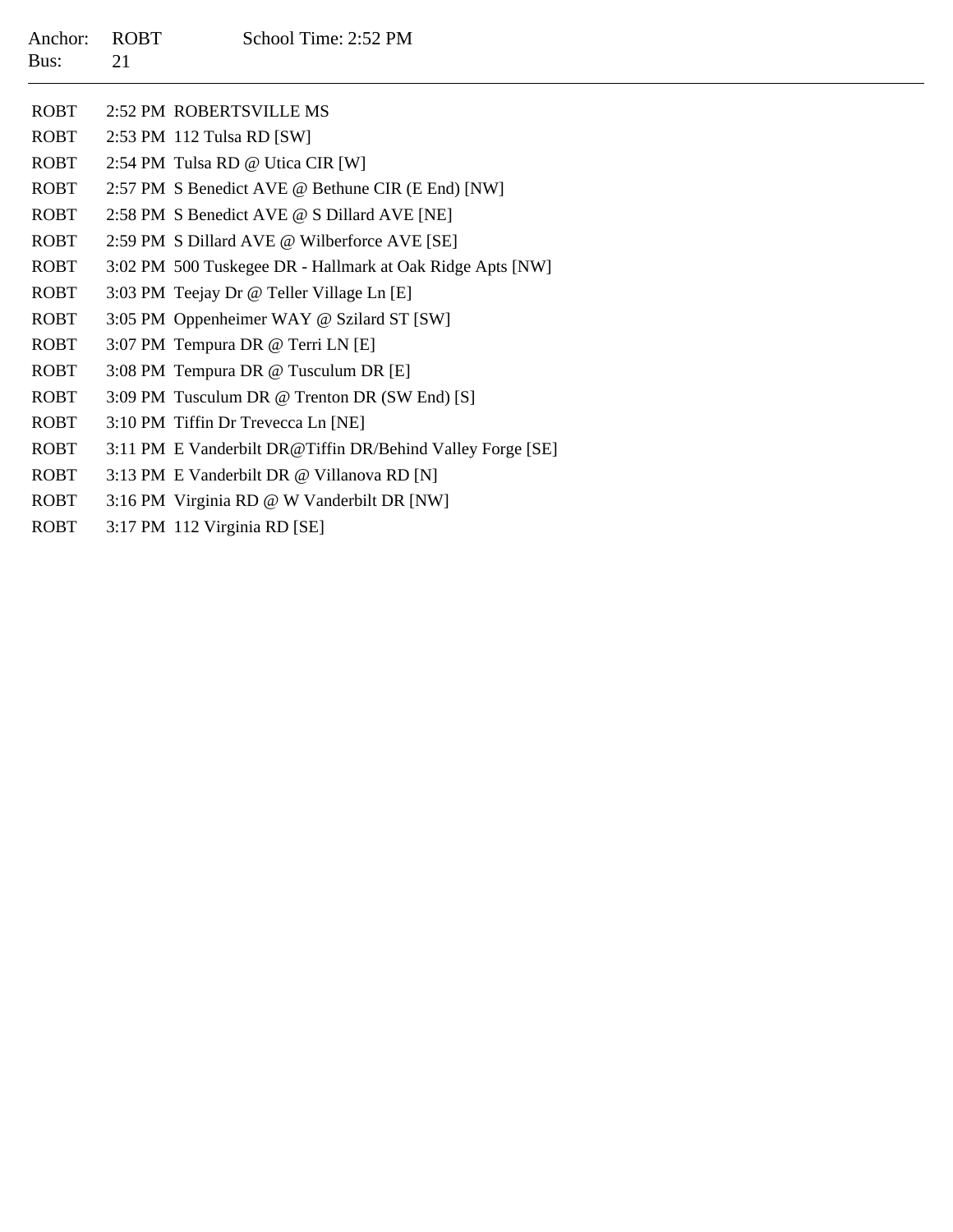| <b>ROBT</b> | 2:52 PM ROBERTSVILLE MS                           |
|-------------|---------------------------------------------------|
| ROBT        | 2:53 PM N Illinois AVE @ Irene LN [E]             |
| ROBT        | 2:54 PM N Illinois AVE @ Ivy LN [NE]              |
| <b>ROBT</b> | 2:55 PM W Outer DR @ Warwick LN [S]               |
| <b>ROBT</b> | 2:56 PM W Outer DR @ Warrior LN [S]               |
| <b>ROBT</b> | 2:56 PM W Outer DR @ Waltham LN [SW]              |
| <b>ROBT</b> | 2:57 PM W Outer DR @ W Wadsworth CIR [S]          |
| ROBT        | 2:58 PM W Wadsworth CIR @ Wakefield RD [SW]       |
| <b>ROBT</b> | 2:59 PM E Wadsworth CIR @ Wainwright RD [E]       |
| ROBT        | 3:00 PM 448 W Outer DR [S]                        |
| ROBT        | 3:01 PM W Outer DR @ Wabash LN [S]                |
| <b>ROBT</b> | 3:03 PM W Outer DR @ Westlook DR [S]              |
| ROBT        | 3:04 PM Westlook CIR @ Wedgewood RD [E]           |
| <b>ROBT</b> | 3:06 PM 228 Highland AVE [W]                      |
| <b>ROBT</b> | 3:07 PM Highland AVE @ W Holston LN [NW]          |
| <b>ROBT</b> | 3:07 PM Highland AVE @ Hillside RD [NW]           |
| ROBT        | 3:08 PM 137 Highland AVE [W]                      |
| ROBT        | 3:09 PM Highland AVE @ Henley RD [NW]             |
| <b>ROBT</b> | 3:10 PM Robertsville RD @ Raleigh RD (NW End) [N] |
| <b>ROBT</b> | 3:11 PM 246 Robertsville RD [NW]                  |
| <b>ROBT</b> | 3:13 PM WILLOWBROOK ES                            |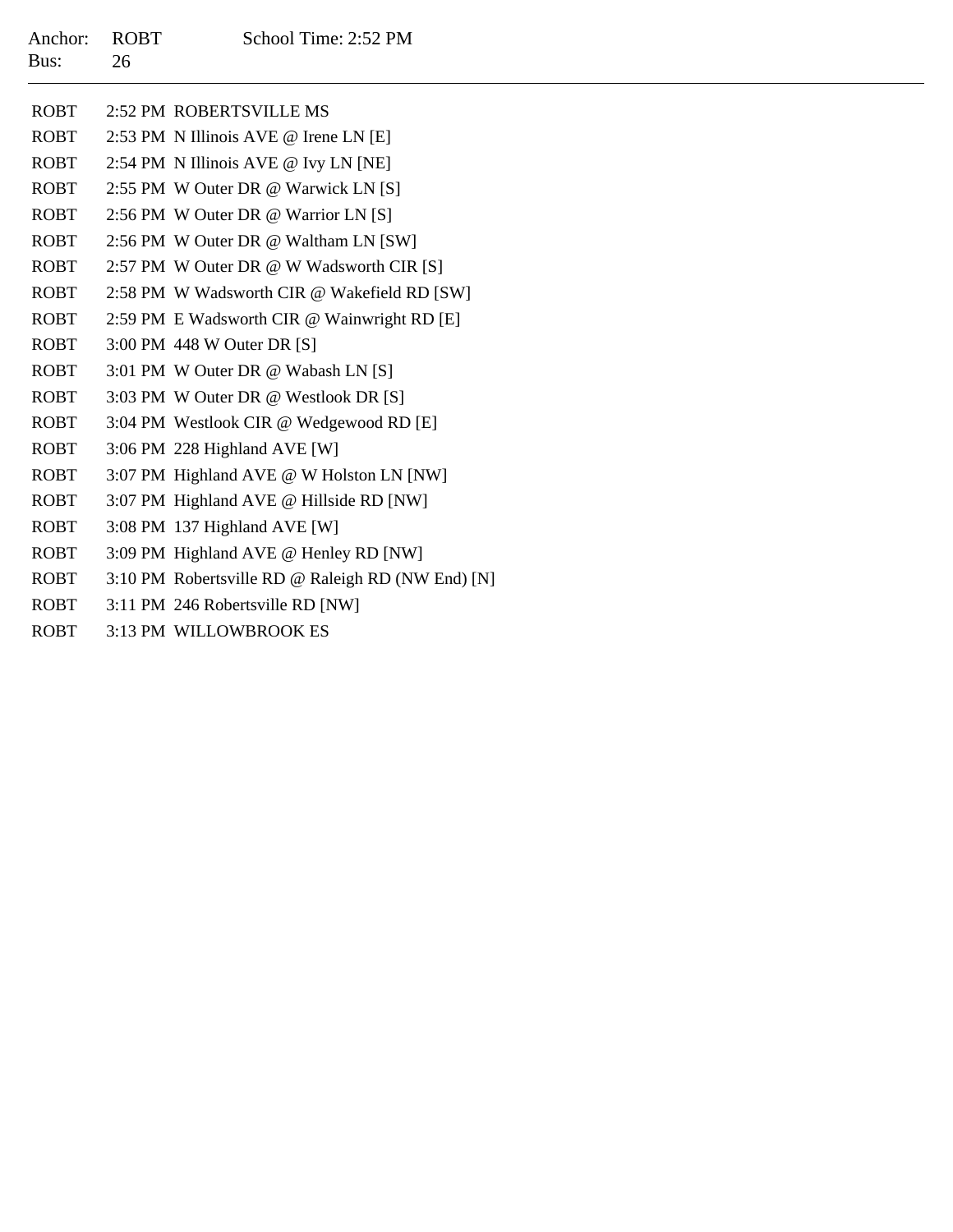64

ROBT 2:52 PM ROBERTSVILLE MS ROBT 2:54 PM 102 S Jefferson Cir - Boys & Girls Club [NW] ROBT 2:58 PM N Jefferson CIR @ Latimer RD [NE] ROBT 3:01 PM S Lansing RD @ Latimer RD [E] ROBT 3:02 PM 106/105 W Lincoln RD [NW] ROBT 3:04 PM W Lincoln RD @ Lindale LN [N] ROBT 3:09 PM 121 Wiltshire DR [N] ROBT 3:12 PM 101 Wiltshire DR [NE] ROBT 3:13 PM Salem RD @ S Seneca RD [E] ROBT 3:14 PM Salem RD @ Sanford LN [NE] ROBT 3:15 PM Salem RD @ Robertsville RD [SE] ROBT 3:17 PM Robertsville RD @ S Seneca RD [S] ROBT 3:20 PM Louisiana AVE @ Lasalle RD [SE] ROBT 3:21 PM Louisiana AVE @ W Outer DR [E] ROBT3:25 PM Morningside DR @ Moore LN [W]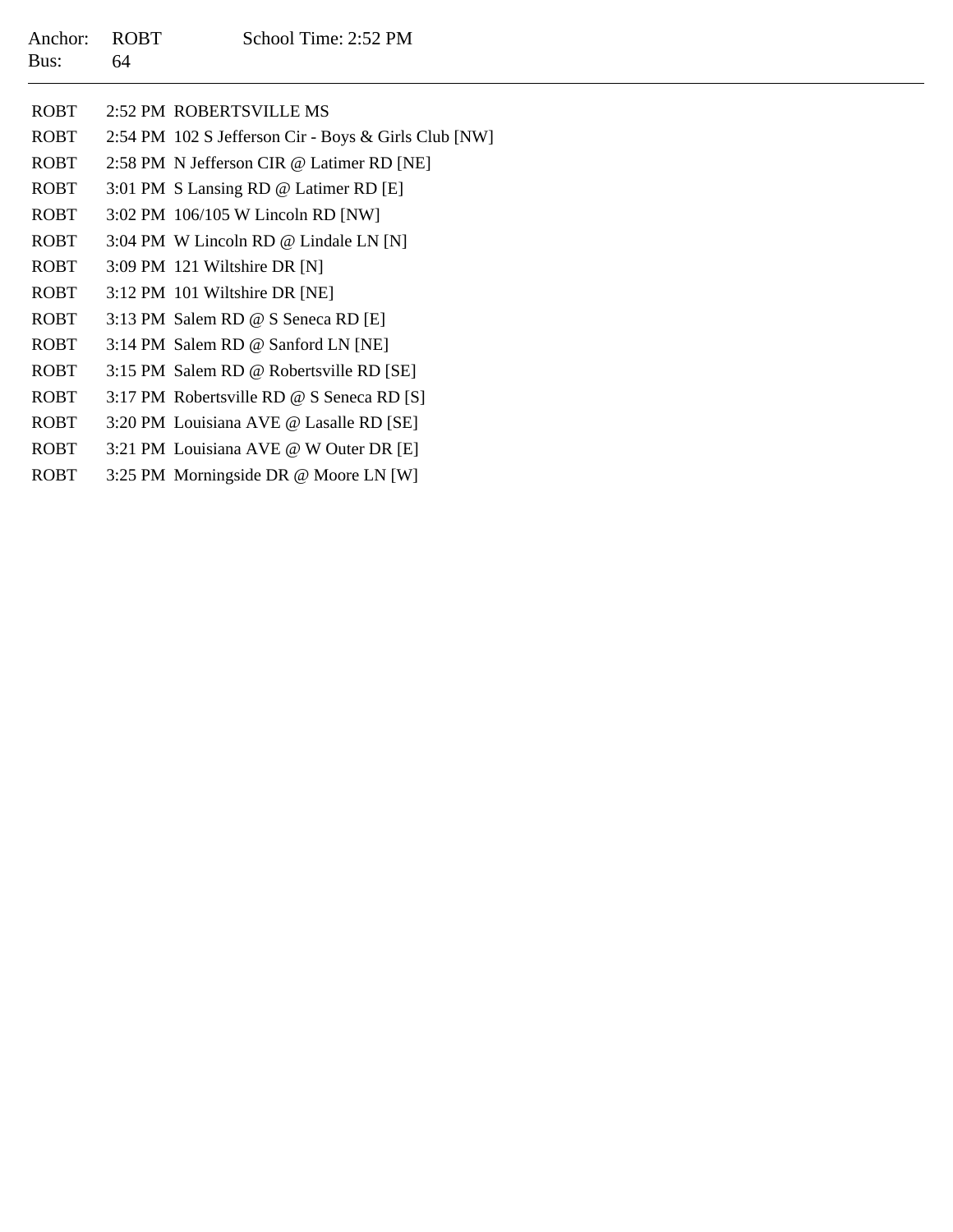| <b>ROBT</b> | 2:52 PM ROBERTSVILLE MS                             |
|-------------|-----------------------------------------------------|
| <b>ROBT</b> | 2:55 PM Jefferson AVE @ Livingston RD [NE]          |
| <b>ROBT</b> | 2:56 PM Livingston RD @ Lasalle RD [NW]             |
| <b>ROBT</b> | 2:57 PM Lasalle RD @ Revere CIR [NW]                |
| <b>ROBT</b> | 2:58 PM Revere CIR @ Robertsville RD [NW]           |
| <b>ROBT</b> | 2:59 PM Robertsville RD @ Lancaster RD [SW]         |
| <b>ROBT</b> | 3:00 PM Lawton RD @ Louisiana AVE [N]               |
| <b>ROBT</b> | 3:02 PM Robertsville RD @ Mississippi AVE [N]       |
| <b>ROBT</b> | 3:03 PM Middlebury RD @ E Morningside DR [E]        |
| <b>ROBT</b> | 3:05 PM Montclair RD @ Windham RD [N]               |
| <b>ROBT</b> | 3:06 PM Windham RD @ Windhaven LN [NE]              |
| <b>ROBT</b> | 3:08 PM W Outer DR @ Wendover CIR [NE]              |
| <b>ROBT</b> | 3:09 PM W Outer DR @ Willow LN [N]                  |
| <b>ROBT</b> | 3:10 PM W Outer DR @ Wood Ridge LN [NW]             |
| <b>ROBT</b> | 3:10 PM W Outer DR @ Wendover CIR [NE]              |
| <b>ROBT</b> | 3:13 PM Monticello RD @ Mohawk RD @ Miramar CIR [W] |
| <b>ROBT</b> | 3:15 PM Montana AVE @ Mockingbird LN [W]            |
| <b>ROBT</b> | 3:16 PM Mockingbird LN @ Maltese LN [SW]            |
| <b>ROBT</b> | 3:18 PM Montana AVE @ W Melbourne RD [NW]           |
| <b>ROBT</b> | 3:18 PM Montana AVE @ Maywood RD [NW]               |
| <b>ROBT</b> | $3:21$ PM 115 Newport Dr [E]                        |
| <b>ROBT</b> | 3:23 PM Newport RD @ Nathan LN [SE]                 |
| <b>ROBT</b> | 3:30 PM Bermuda RD @ Briar RD [E]                   |
| <b>ROBT</b> | 3:31 PM Bermuda RD @ Beverly CIR (N End) [NE]       |
| <b>ROBT</b> | 3:32 PM Beverly CIR @ Butler RD [W]                 |
| <b>ROBT</b> | 3:33 PM Butler RD @ Bradley AVE [NE]                |
| <b>ROBT</b> | 3:34 PM Bradley AVE @ Robertsville RD [E]           |
| <b>ROBT</b> | 3:35 PM Robertsville RD No Intersection [SE]        |